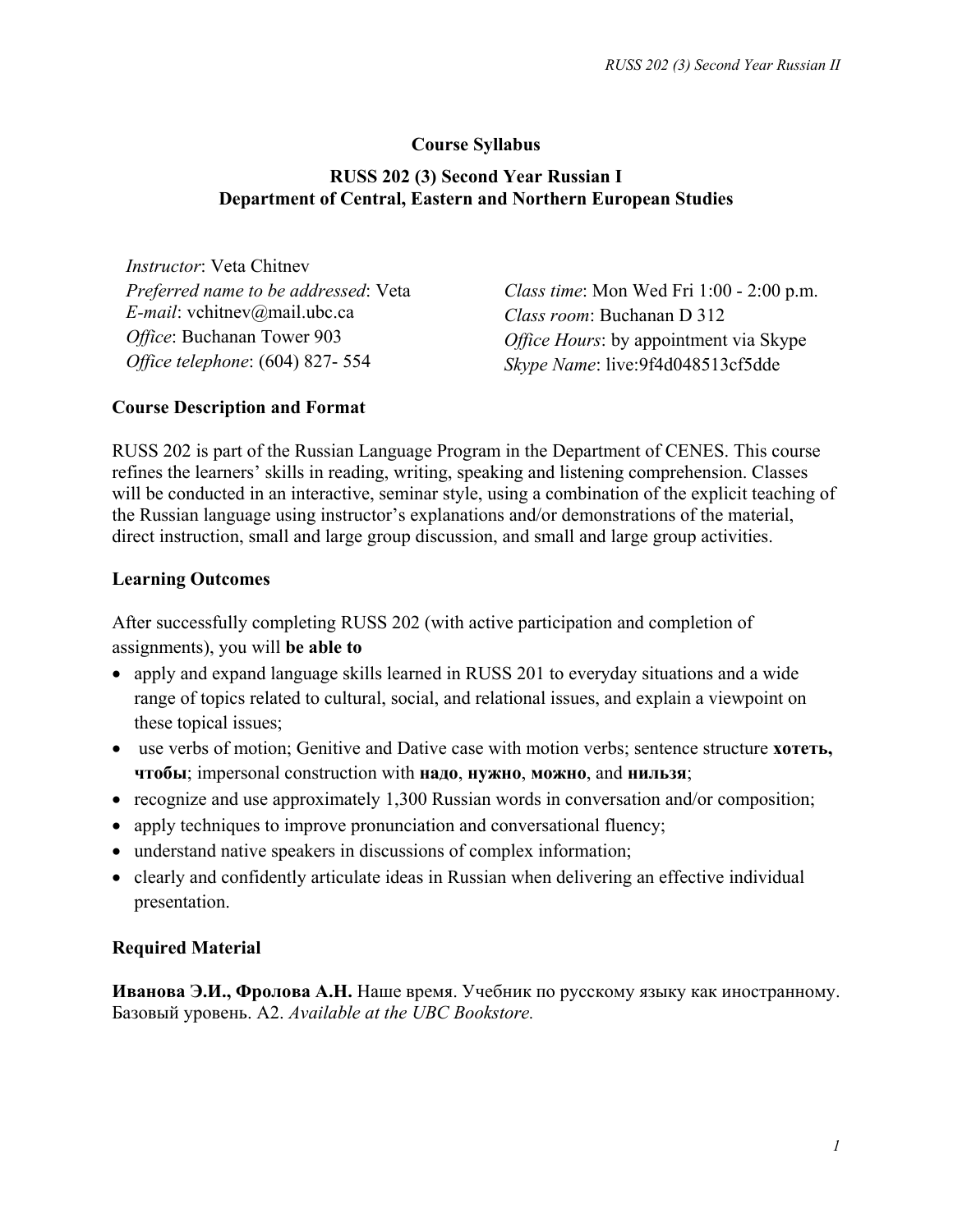### **Evaluation**

| Attendance            | $5\%$ |
|-----------------------|-------|
| Home Assignments      | 10%   |
| Presentation          | $5\%$ |
| <b>Online Quizzes</b> | 10%   |
| In-class tests        | 40%   |
| Final Exam            | 30%   |

#### **Assignments and Assessment**

#### Attendance (5%)

According to the UBC Academic Calendar: *Regular attendance is expected of students in all their classes. Students who neglect their academic work and assignments may be excluded from final examinations (UBC, Academic Calendar).* Students, who are unable to attend classes due illness, should review the slides of the missed lecture, do all the activities that their peers did in class, and submit this assignment in Canvas in the Attendance section by the due date. If they submit this assignment on time, they will get 100% for attendance. To learn how to submit an assignment, please click **[How to submit an online assignment](https://community.canvaslms.com/t5/Student-Guide/How-do-I-submit-an-online-assignment/ta-p/503)**

#### Home assignments (10%)

Home assignments are mandatory, and they will consist of written exercises from the textbook, home essays, and other miscellaneous grammar and vocabulary assignment. Home assignment submitted after the due date will receive a maximum of 80% of the value of the assignment. No home assignment will be accepted after the end of classes.

#### Online quizzes (10%)

There will be 12 open book online quizzed posted on Canvas, which will permit you to assess your listening and reading comprehension skills. The online quizzes can be completed at students' own pace; however, the quizzes submitted after the due date receive 80% of the grade. No online quiz will be accepted after the end of classes.

#### In-class tests (40%)

There will be 4 in-class written tests after each chapter. Each test is worth 10%. The lowest score will be excluded from the final grade. Details of each test will be announced the week prior to the test date.

#### Individual Presentation (5%)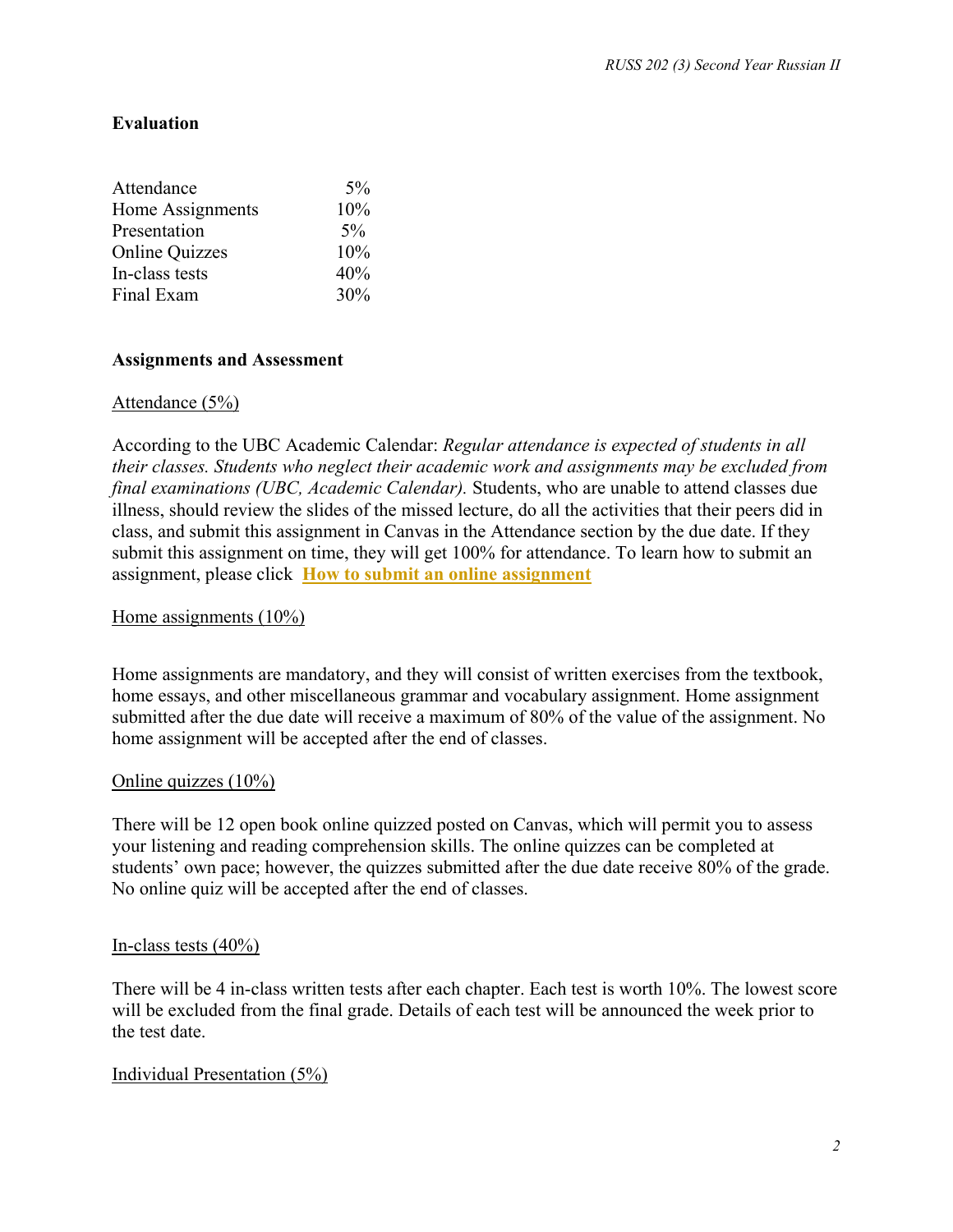You will record a five-minute individual presentation at the end of the term on one of the topics covered in class ("Мой любимый город," "Презентация об интересном человеке," "Моя будущая профессия.") You will be evaluated on the written text for the presentation (40%) and its dramatic performance (60%). Grammar and vocabulary accuracy of the content will be taken in consideration when grading the written text. Preparedness of your presentation, pronunciation, fluency, and accuracy of your speech will be taken into consideration when grading your performance.

## Individual Presentation Scoring Rubric (Guideline)

## Script

| Exceptional<br>$(38-40 \text{ pts.})$ | Uses many different sentence structures, depending on<br>$\bullet$<br>contexts<br>Virtually no grammar or spelling errors.<br>$\bullet$ |
|---------------------------------------|-----------------------------------------------------------------------------------------------------------------------------------------|
| Outstanding                           | Uses a variety of sentence structures and makes some errors.<br>$\bullet$                                                               |
| $(34-37 \text{ pts.})$                | Very few grammar or spelling errors.                                                                                                    |
| Competent                             | Uses a variety of sentence structures and makes frequent<br>$\bullet$                                                                   |
| $(29-33 \text{ pts.})$                | errors, or                                                                                                                              |
|                                       | Uses basic sentence structures with only a few errors.                                                                                  |
|                                       | Very few grammar or spelling errors.                                                                                                    |
| Satisfactory                          | Uses only basic sentence structure.<br>$\bullet$                                                                                        |
| $(24-28 \text{ pts.})$                | Contains many grammatical or spelling errors which do not<br>$\bullet$<br>affect understanding.                                         |
| Adequate                              | Uses only basic structures<br>$\bullet$                                                                                                 |
| $(20-23 \text{ pts.})$                | Contains enough errors in grammar and/or spelling that<br>$\bullet$<br>understanding is affected.                                       |
|                                       | A native speaker would have problems understanding the<br>narrative.                                                                    |

## Performance

| Exceptional            | • well prepared and has obviously rehearsed |
|------------------------|---------------------------------------------|
| $(55-60 \text{ pts.})$ | • a fluent speaker, no pronunciation errors |
| <b>Outstanding</b>     | • well prepared and has obviously rehearsed |
| $(50-54 \text{ pts.})$ |                                             |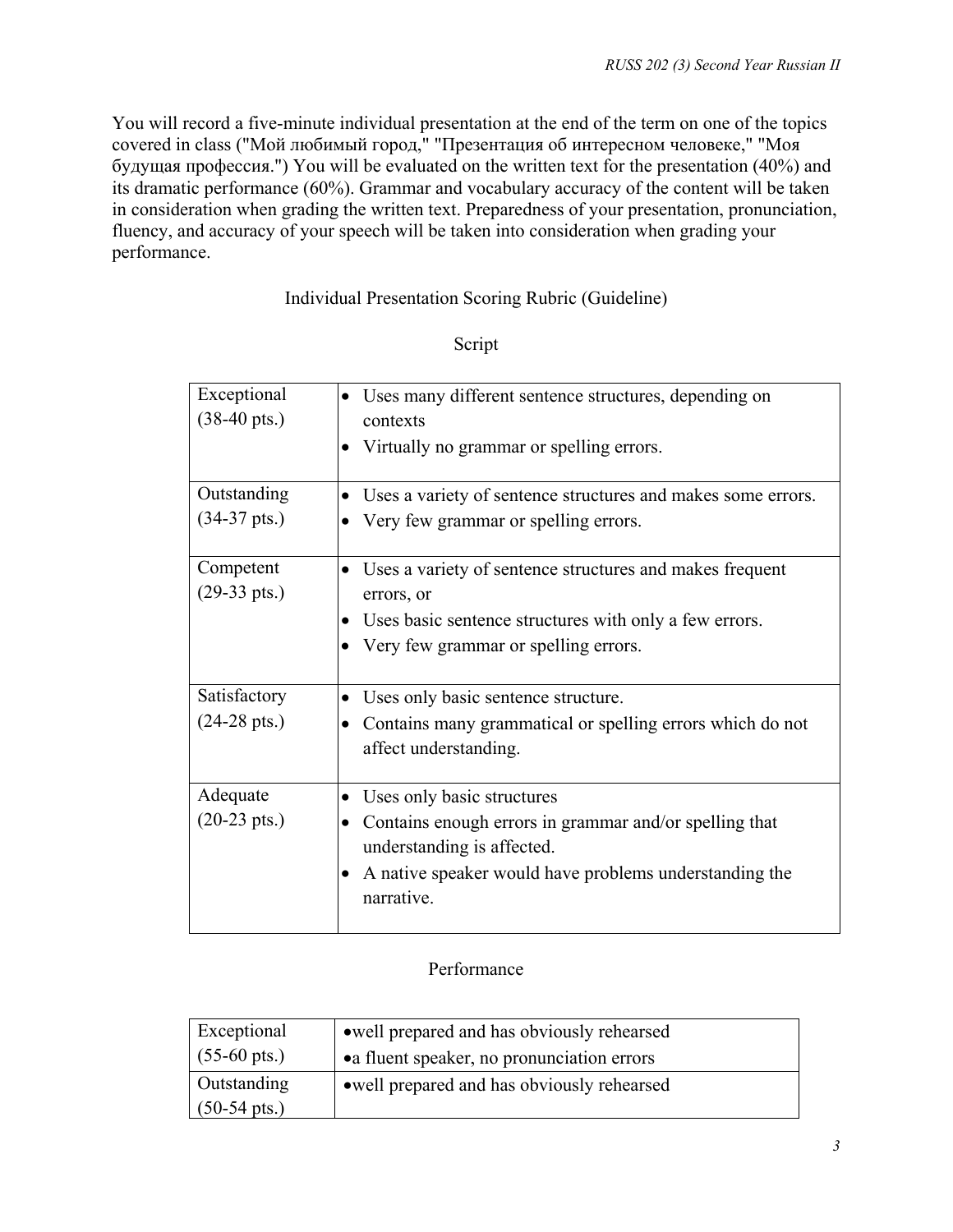|                        | • a fluent speaker, a few minor pronunciation              |
|------------------------|------------------------------------------------------------|
|                        | errors/heritage learners are expected to communicate       |
|                        | without pronunciation errors                               |
| Competent              | • prepared but may need more rehearsals                    |
| $(45-49 \text{ pts.})$ | • a fluent speaker, a few pronunciation errors             |
|                        | • heritage learners may make a few minor pronunciation     |
|                        | errors                                                     |
| Satisfactory           | • somewhat prepared but obviously need more rehearsals     |
| $(40-44 \text{ pts.})$ | •various pronunciation errors that do not affect           |
|                        | understanding/heritage learners may make occasional        |
|                        | minor pronunciation errors                                 |
| Adequate               | • occasional pronunciation errors that do not affect       |
| $(25-39 \text{ pts.})$ | understanding/heritage learners may make various           |
|                        | pronunciation errors that do not affect understanding      |
| Inadequate             | •inadequate pronunciation and intonation, and a student is |
| $(0-24 \text{ pts.})$  | often difficult to understand                              |

# Final exam (30%)

The final exam is a cumulative 2.5 hour long written exam which consists of the following components: answering questions, multiple choice, reading comprehension and two essays (about 20 sentences each).

# **Tentative Course Schedule**

| Week:   | Topic                                                           |
|---------|-----------------------------------------------------------------|
| 1       | <i>Грамматика:Perfective/imperfective aspects (review)</i>      |
| $2 - 3$ | Наше время. Урок 1.                                             |
|         | Тексты: «Письмо другу». «Клин».<br>$\circ$                      |
|         | Грамматика: Demonstrative pronoun этот (эта, это,<br>$\bigcirc$ |
|         | эти). Possessive pronoun свой (своя, своё, свои). Declension    |
|         | of adjectives, possessive and demonstrative pronouns.           |
|         | In-class: In-class Test N 1.                                    |
| $4 - 5$ | Наше время. Урок 2.                                             |
|         | Тексты: «Вчера Андрей первый раз написал<br>∩                   |
|         | стихи». «Подарок».                                              |
|         | Грамматика: The verb <b>нравиться/понравиться</b><br>∩          |
|         | (perfective vs. imperfective). Review of the Dative case.       |
|         | In-class Test N 2.                                              |
| $6 - 7$ | Наше время. Урок 3.                                             |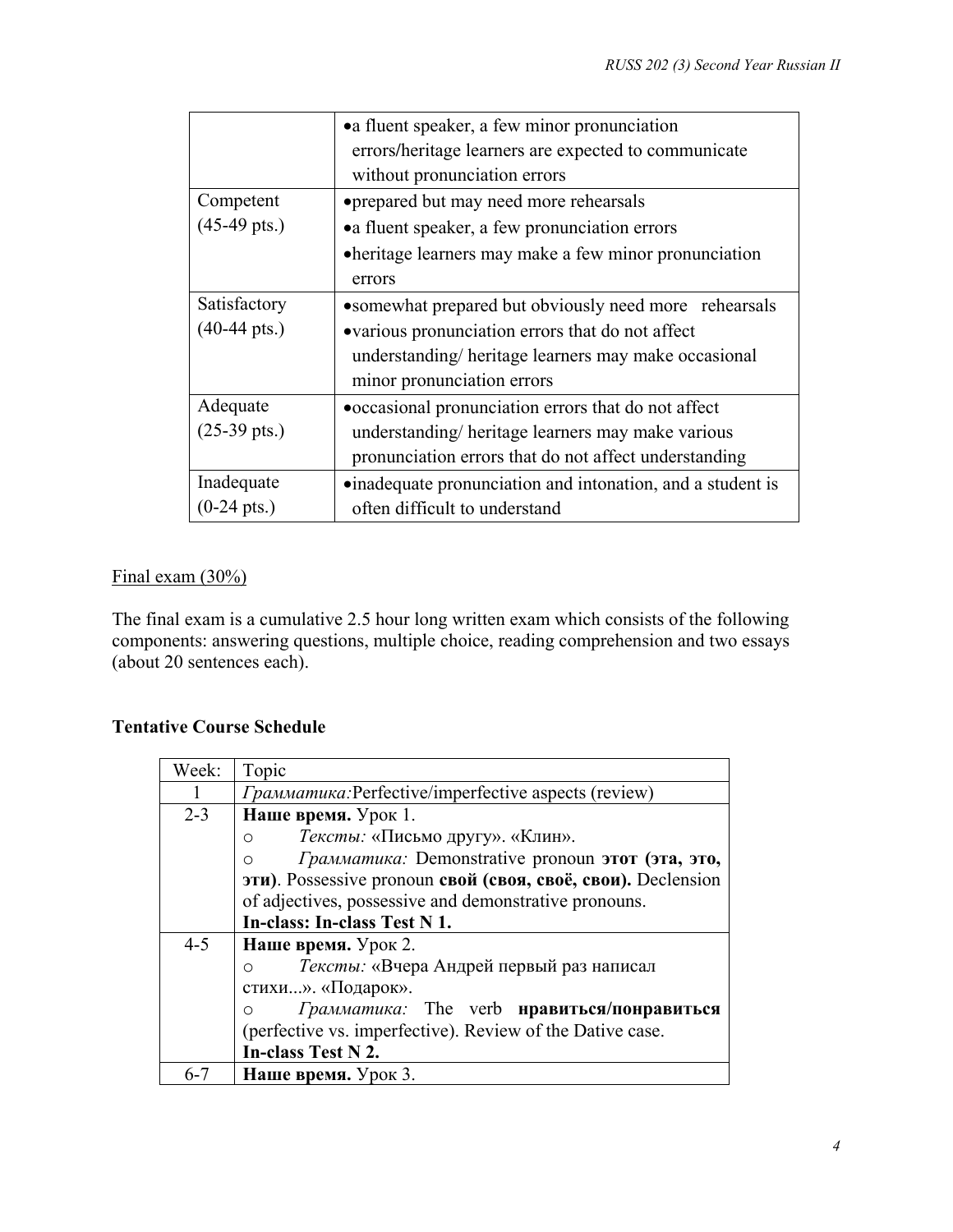|           | Тексты: «Артист». «У бабушки было четыре<br>$\circ$              |
|-----------|------------------------------------------------------------------|
|           | дочери».                                                         |
|           | <i>Грамматика:</i> Plural of nouns, ordinal numerals,<br>$\circ$ |
|           | possessive and demonstrative pronouns. Comparative forms of      |
|           | adjectives and adverbs.                                          |
|           | In-class Test N 3.                                               |
| $8-9$     | Наше время. Урок 4.                                              |
|           | Тексты: «Русалочка». «Юрий Алексеевич Гагарин».<br>$\circ$       |
|           | Грамматика: Verbs of Motion. Genitive and Dative<br>$\circ$      |
|           | case with motion verbs. Verb imperative. Sentence structure      |
|           | <b>хотеть, чтобы</b> . Грамматика: Review of time expressions:   |
|           | Prepositional, Genitive and Accusative cases with time           |
|           | expressions. Review of the instrumental case.                    |
|           | In-class Test N 4.                                               |
| $10 - 11$ | Наше время. Урок 5                                               |
|           | Текст: «М.В. Ломоносов».<br>$\Omega$                             |
|           | <i>Грамматика:</i> Unprefixed Verbs of Motion.<br>$\circ$        |
|           | Презентации                                                      |
| $12 - 13$ | Наше время. Урок 5                                               |
|           | Текст: «На современной политической карте мира<br>$\circ$        |
|           | $\ldots$ $\rangle$ .                                             |
|           | Грамматика: Prefixed Verbs of Motion.                            |
|           | Review. Презентации                                              |

# **Course Policies**

#### Late or Missed Assignments:

*Missed Tests*: Make-ups for test are permitted only in cases of documented illness, where travel for recognized University activities conflicts with the test dates, or for the observance of a religious holiday. If circumstances such as illness prevent you from taking the test, please contact Arts Advising, and Advising will contact the instructor for accommodation. In the instance of a recognized University activity, authorization must be obtained from the University official responsible for the activity.

#### Late Penalties:

Home assignments and online quizzes are due on the day originally announced. Home assignments and online quizzes submitted after the due date will receive a maximum of 80% of the value of the assignment. No online quiz or home assignment will be accepted after the end of classes.

#### Releasing and Adjusting Final Grades: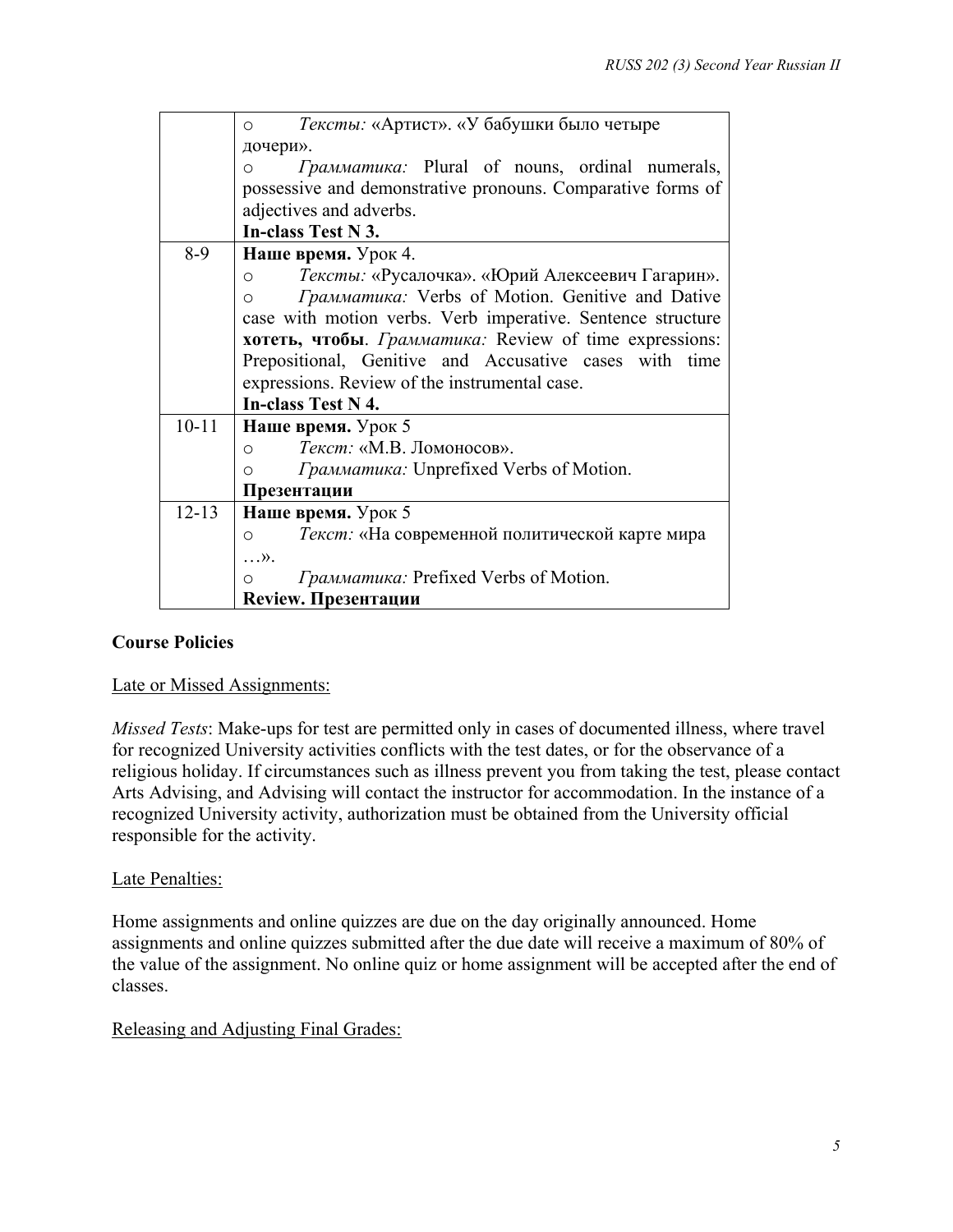Before the final grades are submitted, the instructor will publish the breakdown of your final grade on Canvas. You are responsible for reporting any conflict in the calculation within three days of the publication. After that, no changes in grades will be made.

# Departmental policy

The Department of Central, Eastern and Northern European Studies may, in exceptional cases, adjust the final course marks in order to conform to Departmental policy.

## Classroom conduct

Classroom conduct will be guided by the following purposes and values:

- to promote free inquiry and debate
- to act as a community of scholars
- to respect, appreciate, and encourage diversity
- to display care and concern for community

In our classroom, we seek to create and maintain an encouraging and a productive learning and working environment, that is, an environment in which there is:

- respect for the dignity of all persons
- fair and equitable treatment of individuals in our diverse community
- personal integrity and trustworthiness
- respect for academic freedom
- respect for personal and University property

# **UBC Policies**

## Academic Integrity

The academic enterprise is founded on honesty, civility, and integrity. As members of this enterprise, all students are expected to know, understand, and follow the codes of conduct regarding academic integrity. At the most basic level, this means submitting only original work done by you and acknowledging all sources of information or ideas and attributing them to others as required. This also means you should not cheat, copy, or mislead others about what is your work. Violations of academic integrity (i.e., misconduct) lead to the breakdown of the academic enterprise, and therefore serious consequences arise and harsh sanctions are imposed. For example, incidences of plagiarism or cheating may result in a mark of zero on the assignment or exam and more serious consequences may apply when the matter is referred to the Office of the Dean. Careful records are kept in order to monitor and prevent recurrences. A more detailed description of academic integrity, including the University's policies and procedures, may be found in the [UBC Calendar: Student Conduct and Discipline.](http://www.calendar.ubc.ca/vancouver/index.cfm?tree=3,54,0,0)

# Academic Accommodation for Students with Disabilities